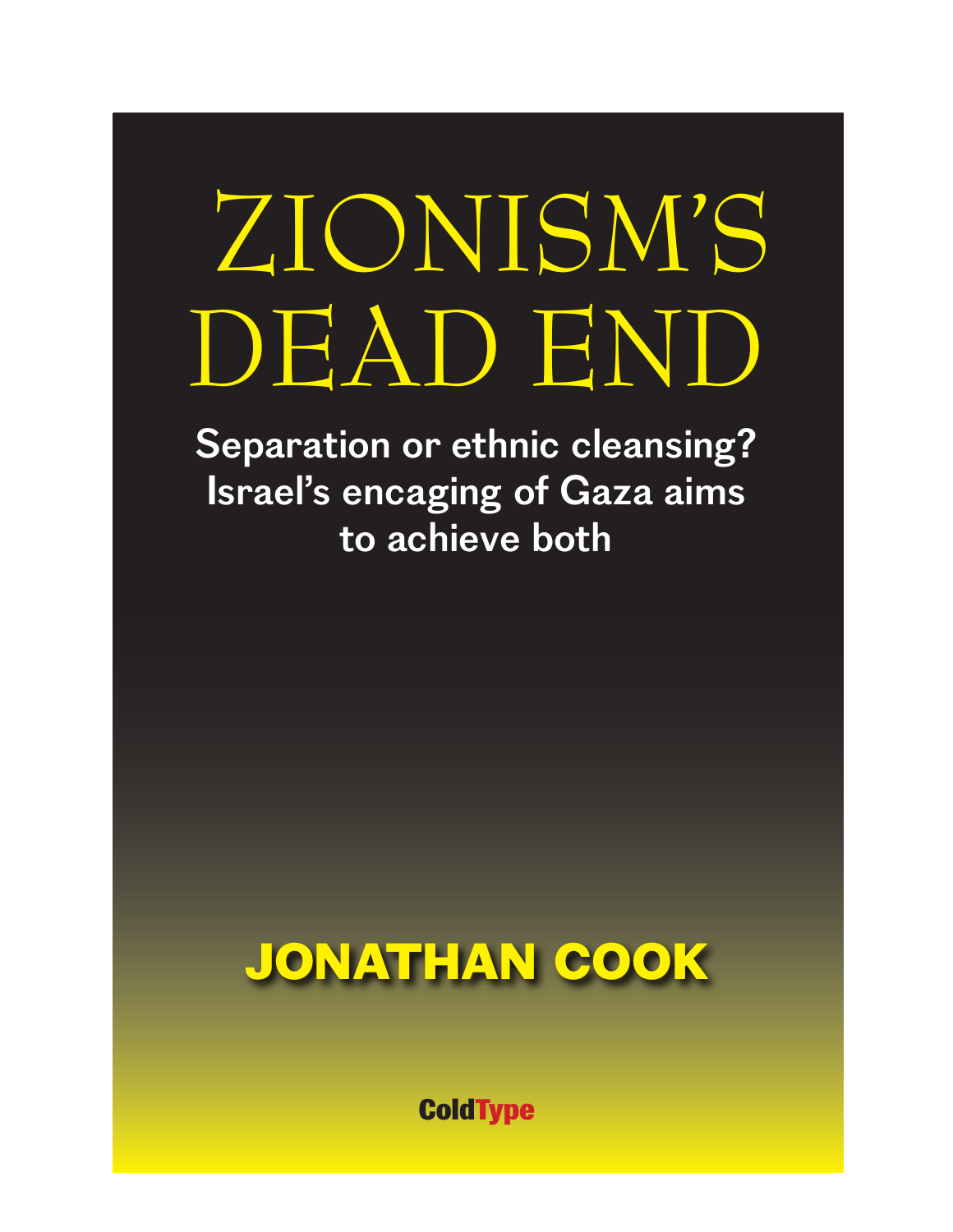ZIONISM'S **DEAD END** Separation or ethnic cleansing?

Israel's encaging of Gaza aims to achieve both

#### **JONATHAN COOK**

**Jonathan Cook** is a writer and journalist based in Nazareth, Israel. His latest books are "Israel and the Clash of Civilisations: Iraq, Iran and the Plan to Remake the Middle East" (Pluto, 2008), and "Disappearing Palestine" (Zed, forthcoming).

This essay was taken from a talk delivered at the Conference for the Right of Return and the Secular Democratic State, held in Haifa on June 21

### **ColdType** WRITING WORTH READING FROM AROUND THE WORLD **http://coldtype.net**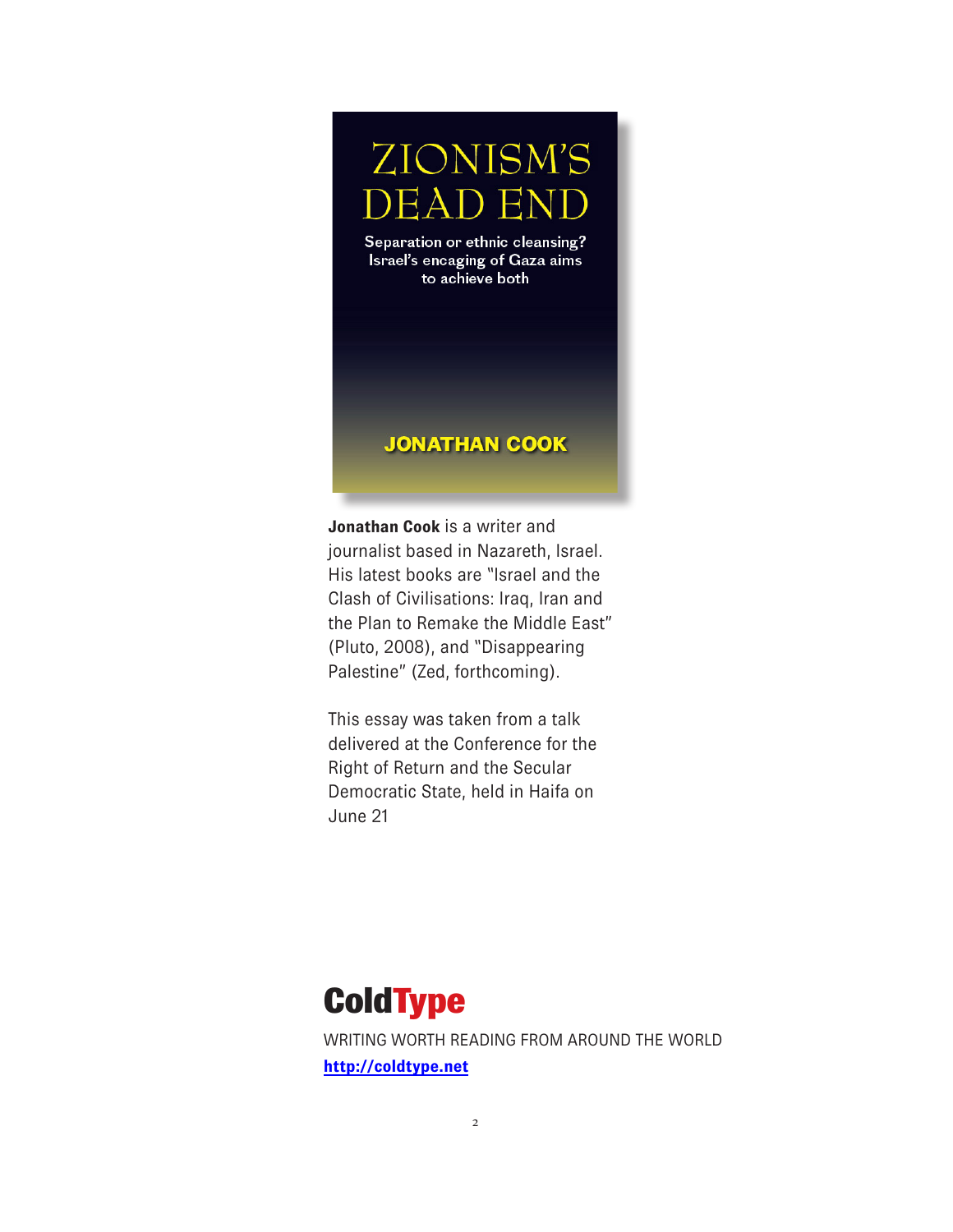n 1895 Theodor Herzl, Zionism's chief<br>prophet, confided in his diary that he<br>did not favour sharing Palestine with<br>the natives. Better, he wrote, to "try to<br>spirit the penniless [Palestinian] pop-<br>ulation across the border n 1895 Theodor Herzl, Zionism's chief prophet, confided in his diary that he did not favour sharing Palestine with the natives. Better, he wrote, to "try to spirit the penniless [Palestinian] population across the border by denying Both the process of expropriation and the removal of the poor must be carried out discreetly and circumspectly."

He was proposing a programme of Palestinian emigration enforced through a policy of strict separation between Jewish immigrants and the indigenous population. In simple terms, he hoped that, once Zionist organisations had bought up large areas of Palestine and owned the main sectors of the economy, Palestinians could be made to leave by denying them rights to work the land or labour in the Jewish-run economy. His vision was one of transfer, or ethnic cleansing, through ethnic separation.

Herzl was suggesting that two possible Zionist solutions to the problem of a Palestinian majority living in Palestine – separation and transfer – were not necessarily alternatives but rather could be mutually reinforcing. Not only that: he believed, if they were used together, the process of ethnic cleansing could be made to appear voluntary, the choice of the victims. It may be that this was both his most enduring legacy and his major innovation to settler colonialism.

In recent years, with the Palestinian population under Israeli rule about to reach parity with the Jewish population, the threat of a Palestinian majority has loomed large again for the Zionists. Not surprisingly, debates about which of these two Zionist solutions to pursue, separation or transfer, have resurfaced. Today these solutions are ostensibly promoted by two ideological camps loosely associated with Israel's centre-left (Labor and Kadima) and right (Likud and Yisrael Beiteinu). The modern political arguments between them turn on differing visions of the nature of a Jewish state originally put forward by Labor and Revisionist Zionists.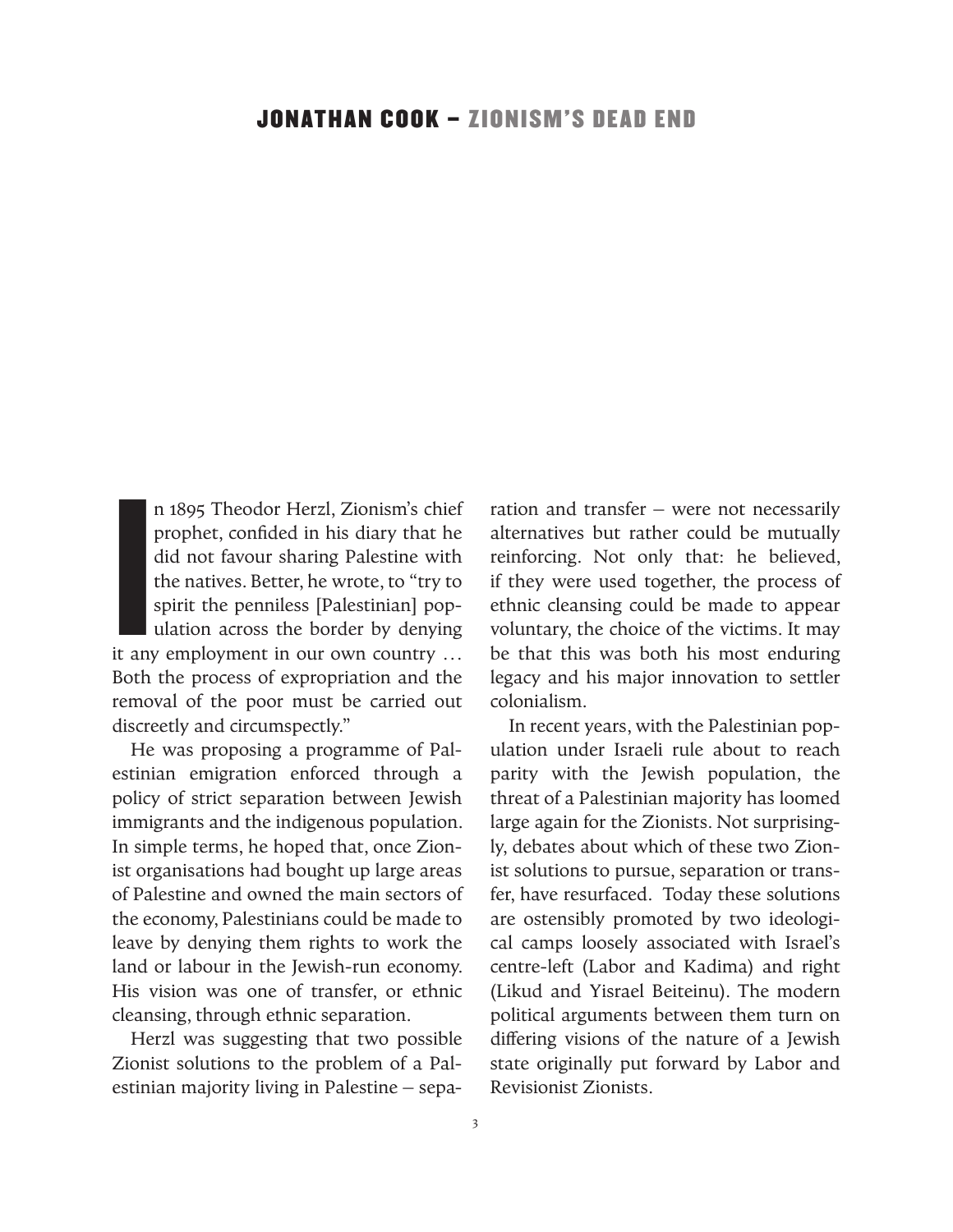To make sense of the current political debates, and the events taking place inside Israel and in the West Bank and Gaza, let us first examine the history of these two principles in Zionist thinking.

 During the early waves of Jewish immigration to Palestine, the dominant Labor Zionist movement and its leader David Ben Gurion advanced policies much in line with Herzl's goal. In particular, they promoted the twin principles of "Redemption of the Land" and "Hebrew Labor", which took as their premise the idea that Jews needed to separate themselves from the native population in working the land and employing only other Jews. By being entirely self-reliant in Palestine, Jews could both "cure" themselves of their tainted Diaspora natures and deprive the Palestinians of the opportunity to subsist in their own homeland.

 At the forefront of this drive was the Zionist trade union federation, the Histadrut, which denied membership to Palestinians – and, for many years after the establishment of the Jewish state, even to the remnants of the Palestinian population who became Israeli citizens.

 But if separation was the official policy of Labor Zionism, behind the scenes Ben Gurion and his officials increasingly appreciated that it would not be enough in itself to achieve their goal of a pure ethnic state. Land sales remained low, at about 6 per cent of the territory, and the Jewish-owned parts of the economy relied on cheap Palestinian labour.

 Instead, the Labor Zionists secretly began working on a programme of ethnic cleansing. After 1937 and Britain's Peel Report proposing partition of Palestine, Ben Gurion was more open about transfer, recognising that a Jewish state would be impossible unless most of the indigenous population was cleared from within its borders.

Israel's new historians have acknowledged Ben Gurion's commitment to transfer. As Benny Morris notes, for example, Ben Gurion "understood that there could be no Jewish state with a large and hostile Arab minority in its midst." The Israeli leadership therefore developed a plan for ethnic cleansing under cover of war, compiling detailed dossiers on the communities that needed to be driven out and then passing on the order, in Plan Dalet, to commanders in the field. During the 1948 war the new state of Israel was emptied of at least 80 per cent of its indigenous population.

 In physically expelling the Palestinian population, Ben Gurion responded to the political opportunities of the day and recalibrated the Labor Zionism of Herzl. In particular he achieved the goal of displacement desired by Herzl while also largely persuading the world through a campaign of propaganda that the exodus of the refugees was mostly voluntary. In one of the most enduring Zionist myths, convincingly rebutted by modern historians, we are still told that the refugees left because they were told to do so by the Arab leadership.

The other camp, the Revisionists, had a far more ambivalent attitude to the native Palestinian population. Paradoxically, given their uncompromising claim to a Greater Israel embracing both banks of the Jordan River (thereby including not only Palestine but also the modern state of Jordan), they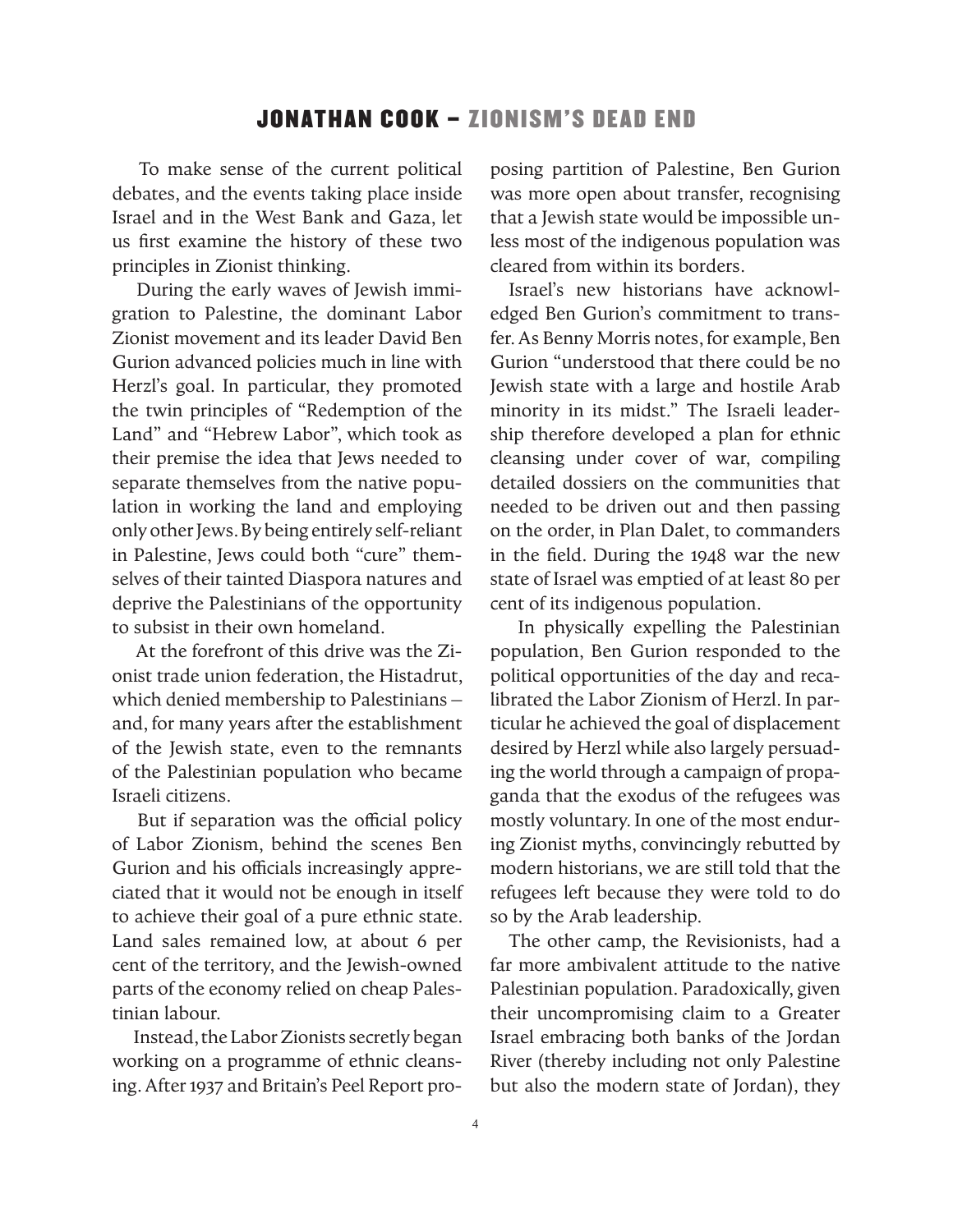were more prepared than the Labor Zionists to allow the natives to remain where they were.

 Vladimir Jabotinsky, the leader of Revisionism, observed in 1938 – possibly in a rebuff to Ben Gurion's espousal of transfer – that "it must be hateful for any Jew to think that the rebirth of a Jewish state should ever be linked with such an odious suggestion as the removal of non-Jewish citizens". The Revisionists, it seems, were resigned to the fact that the enlarged territory they desired would inevitably include a majority of Arabs. They were therefore less concerned with removing the natives than finding a way to make them accept Jewish rule.

 In 1923, Jabotinsky formulated his answer, one that implicitly included the notion of separation but not necessarily transfer: an "iron wall" of unremitting force to cow the natives into submission. In his words, the agreement of the Palestinians to their subjugation could be reached only "through the iron wall, that is to say, the establishment in Palestine of a force that will in no way be influenced by Arab pressure".

 An enthusiast of British imperial rule, Jabotinsky envisioned the future Jewish state in simple colonial terms, as a European elite ruling over the native population.

Inside Revisionism, however, there was a shift from the idea of separation to transfer that mirrored developments inside Labor Zionism. This change was perhaps more opportunistic than ideological, and was particularly apparent as the Revisionists sensed Ben Gurion's success in forging a Jewish state through transfer.

One of Jabotinsky disciples, Menachem

Begin, who would later become a Likud prime minister, was leader in 1948 of the Irgun militia that committed one of the worst atrocities of the war. He led his fighters into the Palestinian village of Deir Yassin where they massacred over 100 inhabitants, including women and children.

Savage enough though these events were, Begin and his followers consciously inflated the death toll to more than 250 through the pages of the New York Times. Their goal was to spread terror among the wider Palestinian population and encourage them to flee. He later happily noted: "Arabs throughout the country, induced to believe wild tales of 'Irgun butchery', were seized with limitless panic and started to flee for their lives. This mass flight soon developed into a maddened, uncontrollable stampede."

Subsequently, other prominent figures on the right openly espoused ethnic cleansing, including the late General Rehavam Ze'evi, whose Moledet party campaigned in elections under the symbol of the Hebrew character "tet", for transfer. His successor, Benny Elon, a settler leader and rabbi, adopted a similar platform: "Only population transfer can bring peace".

The intensity of the separation vs transfer debate subsided after 1948 and the ethnic cleansing campaign that removed most of the native Palestinian population from the Jewish state. The Palestinian minority left behind – a fifth of the population but a group, it was widely assumed, that would soon be swamped by Jewish immigration – was seen as an irritation but not yet as a threat. It was placed under a military government for nearly two decades, a system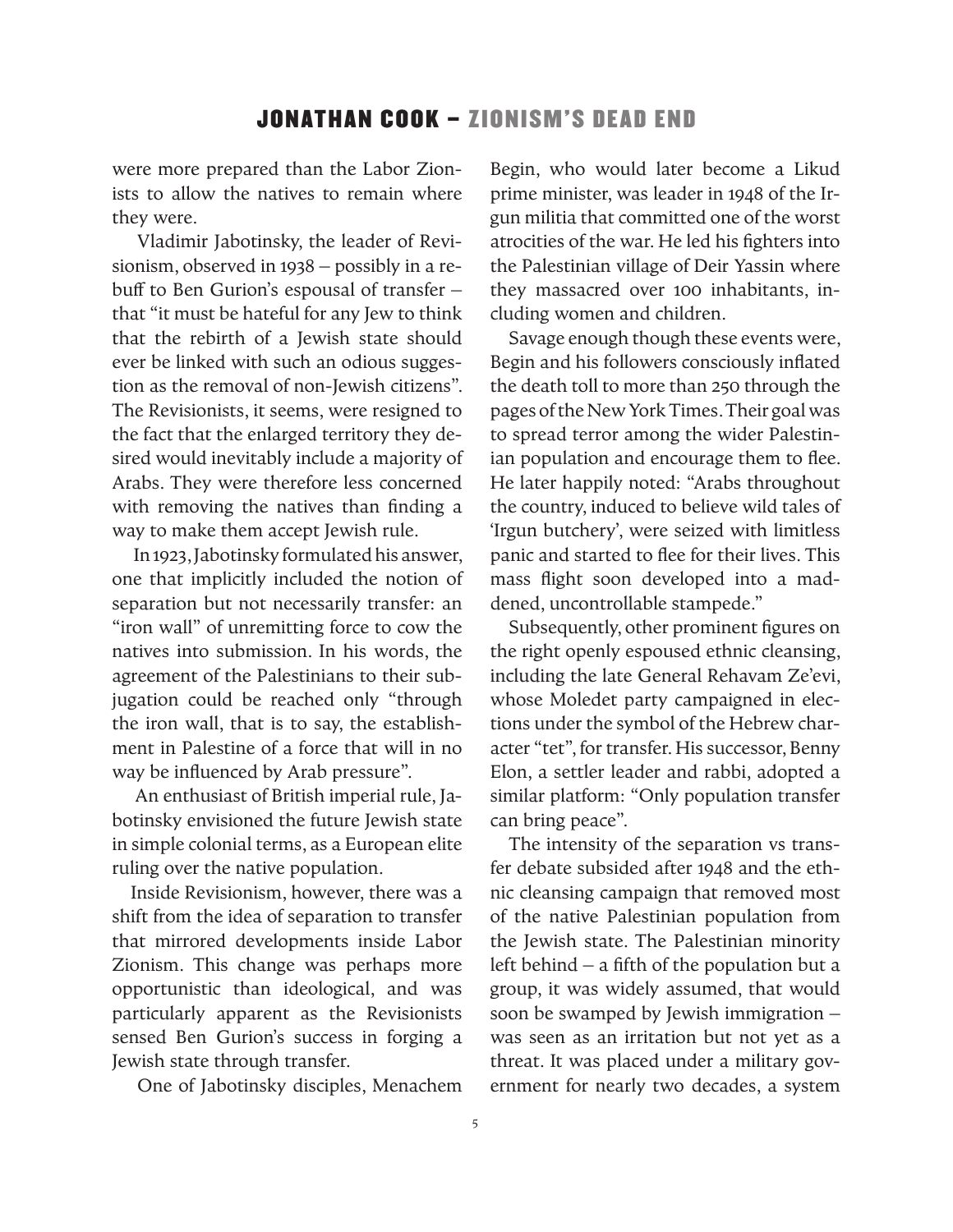designed to enforce separation between Palestinians and Jews inside Israel. Such separation – in education, employment and residence – exists to this day, even if in a less extreme form.

The separation-transfer debate was chiefly revived by Israel's conquest of the West Bank and Gaza in 1967. With Israel's erasure of the Green Line, and the effective erosion of the distinction between Palestinians in Israel and the occupied territories, the problem of a Palestinian majority again loomed large for the Zionists.

Cabinet debates from 1967 show the quandary faced by the government. Almost alone, Moshe Dayan favoured annexation of both the newly captured territories and the Palestinian population there. Others believed that such a move would be seen as transparently colonialist and rapidly degenerate into an apartheid system of Jewish citizens and Palestinian non-citizens. In their minds, Jabotinsky's solution of an iron wall was no longer viable.

But equally, in a more media-saturated era, which at least paid lip-service to human rights, the government could see no way to expel the Palestinian population on a large scale and annex the land, as Ben Gurion had done earlier. Also possibly, they could see no way of persuading the world that such expulsions should be characterised as voluntary. Israel, therefore, declined to move decisively in either direction, neither fully carrying out a transfer programme nor enforcing strict separation. Instead it opted for an apartheid model that accommodated Dayan's suggestion of a "creeping annexation" of the occupied territories that

he rightly believed would go largely unnoticed by the West.

The separation embodied in South African apartheid differed from Herzl's notion of separation in one important respect: in apartheid, the "other" population was a necessary, even if much abused, component of the political arrangement. As the exiled Palestinian thinker Azmi Bishara has noted, in South Africa "racial segregation was not absolute. It took place within a framework of political unity. The racist regime saw blacks as part of the system, an ingredient of the whole. The whites created a racist hierarchy within the unity."

In other words, the self-reliance, or unilateralism, implicit in Herzl's concept of separation was ignored for many years of Israel's occupation. The Palestinian labour force was exploited by Israel just as black workers were by South Africa. This view of the Palestinians was formalised in the Oslo accords, which were predicated on the kind of separation needed to create a captive labour force.

However, Yitzhak Rabin's version of apartheid embodied by the Oslo process, and Binyamin Netanyahu's opposition in upholding Jabotinsky's vision of Greater Israel, both deviated from Herzl's model of transfer through separation. This is largely why each political current has been subsumed within the recent but more powerful trend towards "unilateral separation".

Not surprisingly, the policy of "unilateral separation" emerged from among the Labor Zionists, advocated primarily by Ehud Barak. However, it was soon adopted by many members of Likud too. Ultimately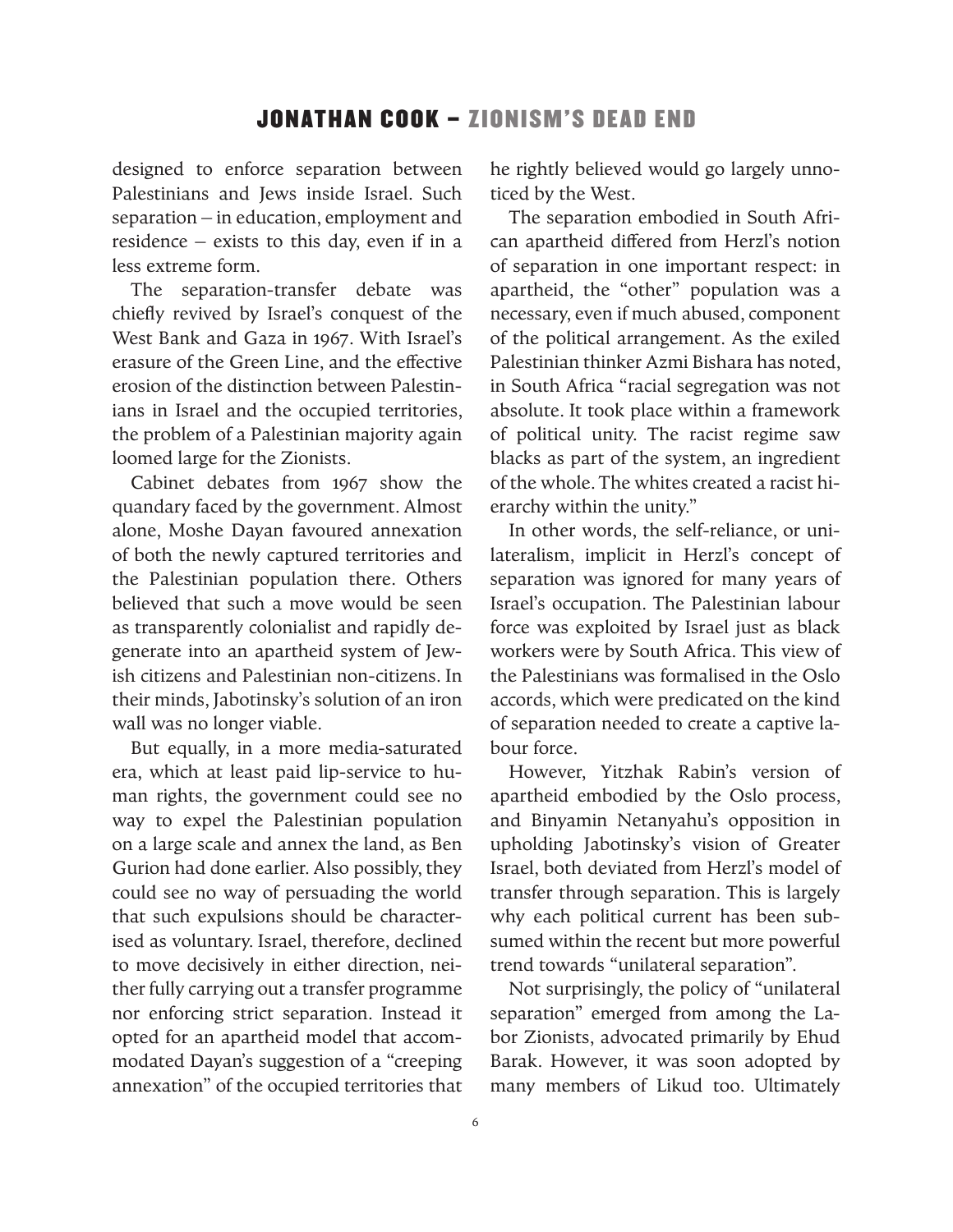its success derived from the conversion to its cause of Greater Israel's arch-exponent, Ariel Sharon. He realised the chief manifestations of unilateral separation, the West Bank wall and the Gaza disengagement, as well breaking up Israel's rightwing to create a new consensus party, Kadima.

In the new consensus, the transfer of Palestinians could be achieved through imposed and absolute separation – just as Herzl had once hoped. After the Gaza disengagement, the next stage was promoted by Sharon's successor, Ehud Olmert. His plan for convergence, limited withdrawals from the West Bank in which most settlers would remain in place, has been dropped, but its infrastructure – the separation wall – continues to be built.

How will modern Zionists convert unilateral separation into transfer? How will Herzl's original vision of ethnic cleansing enforced through strict ethnic separation be realised in today's world?

The current siege of Gaza offers the template. After disengagement, Israel has been able to cut off at will Gazans' access to aid, food, fuel and humanitarian services. Normality has been further eroded by sonic booms, random Israeli air attacks, and repeated small-scale invasions that have inflicted a large toll of casualties, particularly among civilians.

Gaza's imprisonment has stopped being a metaphor and become a daily reality. In fact, Gaza's condition is far worse than imprisonment: prisoners, even of war, expect to have their humanity respected, and be properly sheltered, cared for, fed and clothed. Gazans can no longer rely on these

staples of life.

 The ultimate goal of this extreme form of separation is patently clear: transfer. By depriving Palestinians of the basic conditions of a normal life, it is assumed that they will eventually choose to leave – in what can once again be sold to the world as a voluntary exodus. And if Palestinians choose to abandon their homeland, then in Zionist thinking they have forfeited their right to it – just as earlier generations of Zionists believed the Palestinian refugees had done by supposedly fleeing during the 1948 and 1967 wars.

Is this process of transfer inevitable? I think not. The success of a modern policy of "transfer through separation" faces severe limitations.

First, it depends on continuing US global hegemony and blind support for Israel. Such support is likely to be undermined by the current American misadventures in the Middle East, and a gradual shift in the balance of power to China, Russia and India.

Second, it requires a Zionist worldview that departs starkly not only from international law but also from the values upheld by most societies and ideologies. The nature of Zionist ambitions is likely to be ever harder to conceal, as is evident from the tide of opinion polls showing that Western publics, if not their governments, believe Israel to be one of the biggest threats to world order.

And third, it assumes that the Palestinians will remain passive during their slow eradication. The historical evidence most certainly shows that they will not.  $CT$